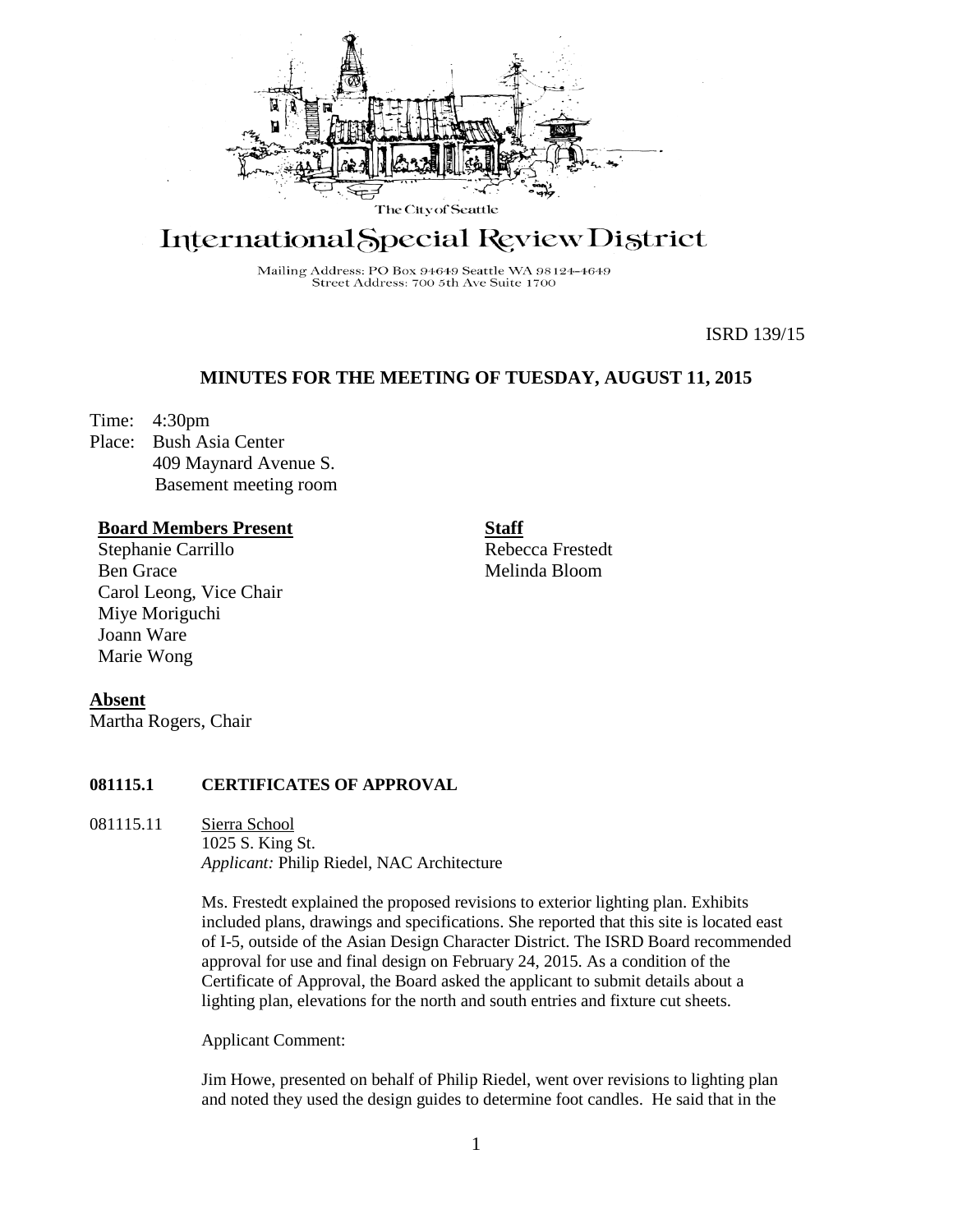parking lot design was revised to address sidewalk and architectural component issues. He said they put double heads on poles in the front and added one light fixture on the trellis. He said that the foot candles in the parking lot are now almost double that of most parking lots. He said that perimeter lighting has been revised to add low lighting; 40 watts LED lighting on east west faces – six lights on both sides. He said it will double the output of original lighting design. He said that on the south face they will add fixtures to perimeter wall which, he said, brought foot candles up considerably. He said the unit sits flatter on the wall and has a wider base; he provided before and after photo metrics.

Natalia Nesmeianova's, NAC, said that lighting color will be bronze to match the door.

Ms. Moriguchi asked about power to the light at the trellis.

Ms. Nesmeianova said that the new conduit will be behind the trellis; the conduit will be painted red to match the trellis.

Ms. Leong asked if the lights will go on automatically.

Mr. Howe said they will all be timed.

Ms. Ware noted the earlier conversation with the board about transition from bright to dark areas.

Mr. Howe said that they can tip the lights around and adjust them as needed. He said the LED lamps have a different perception by the eyes and casts light over a broad area.

Public Comment: There was no public comment.

Action: I move that the International Special Review District Board recommend approval of a Certificate of Approval for design at 1025 S. King St.

This action is based on the **following applicable sections of the International Special Review District Ordinance:** 

**SMC 23.66.308 – International District preferred uses east of Interstate 5 SMC 23.66.336 – Exterior building finishes**

- **A. General Requirements**
- **C. Exterior Building Design Outside of the Asian Design Character District**

**Secretary of Interior's Standards #10:** New additions and adjacent or related new construction shall be undertaken in such a manner that if removed in the future, the essential form and integrity of the historic property and its environment would be unimpaired.

MM/SC/MM/BG 6:0:0 Motion carried.

081115.12 Addison

400 S. Jackson St. *Applicant:* Jeff McCoy, PSE/Infrasource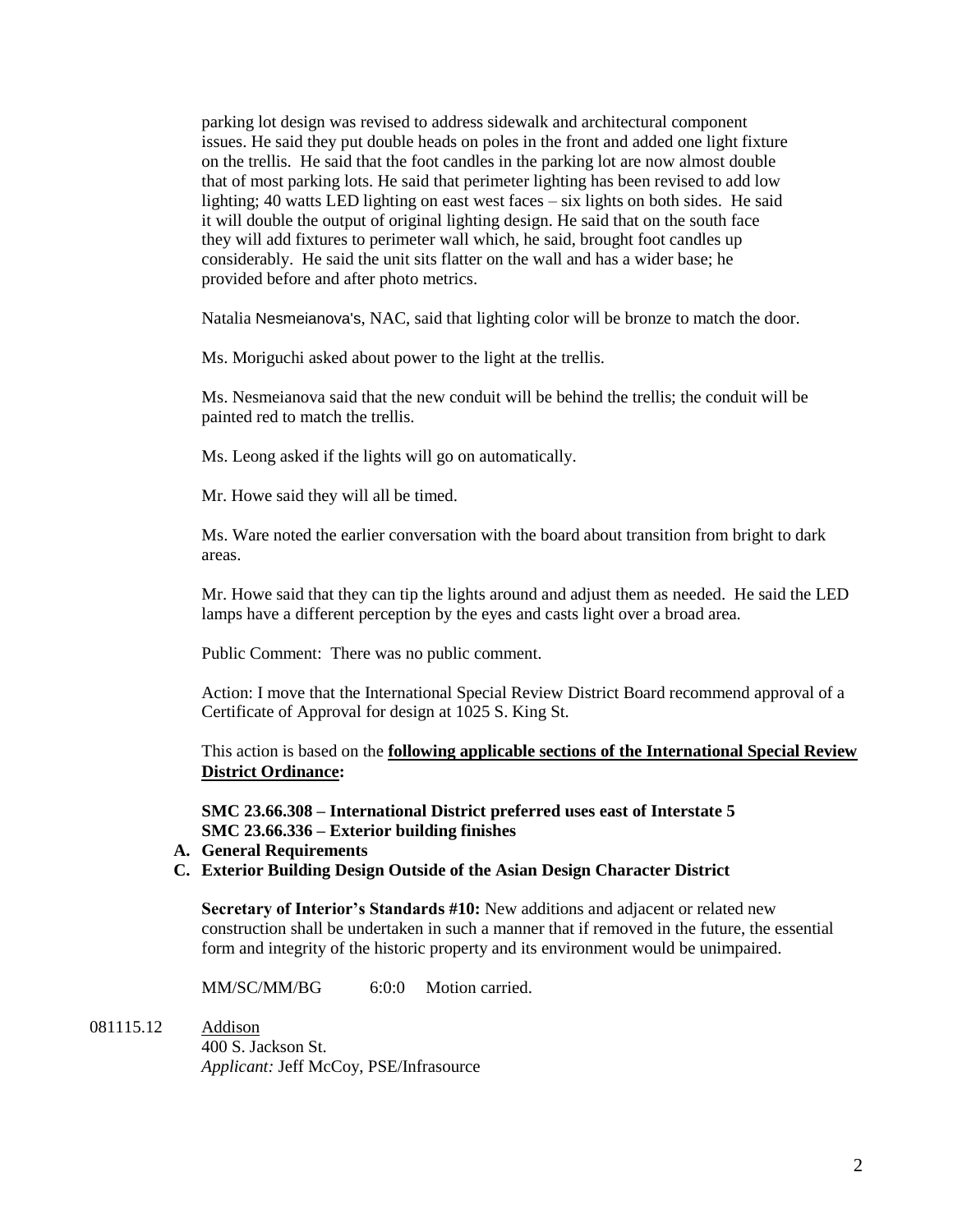Ms. Frestedt explained the proposed utility work for gas main installation. She reported that the Addison is a contributing building located outside of the Asian Design Character District.

Applicant Comment:

Jeff McCoy, PSE, explained the proposed installation of a gas main on Main St. He said that the line will go through retaining wall. He said the steel gray pipe will run to existing meter; he went through detail on drawing that shows route. He said they will add a new meter and remove the temporary service in front of the building.

Public Comment: There was no public comment.

Action: I move that the International Special Review District Board recommend approval of a Certificate of Approval for street use and utility work at 400 S. Jackson St. conditioned that applicant submits to Staff final design and elevation to show screen instead of bollards.

This action is based on the **following applicable sections of the International Special Review District Ordinance and Guidelines:** 

**SMC 23.66.334 – Streets and sidewalks SMC 23.66.336 – Exterior building finishes B. General Requirements**

#### **D. Building Design Outside of the Asian Design Character District**

**Secretary of Interior's Standards #10:** New additions and adjacent or related new construction shall be undertaken in such a manner that if removed in the future, the essential form and integrity of the historic property and its environment would be unimpaired.

MM/SC/BG/JW 6:0:0 Motion carried.

081115.13 Hirabayashi Place 442 S. Main St. *Applicant:* Jeff McCoy, PSE

*Ms. Ware recused herself.*

Ms. Frestedt explained the proposed utility work for gas main installation. She reported the adjacent Addison is a contributing building located outside of the Asian Design Character District.

Applicant Comment:

Jeff McCoy, PSE, explained the project to extend gas main further down the street. He said they will run it down the alley to a team meter manifold in an alcove inside the building with a cage enclosure. He said that just the cage/screen cover will be visible.

Ms. Moriguchi asked if bollards were also being used.

Mr. McCoy said no, just the screen.